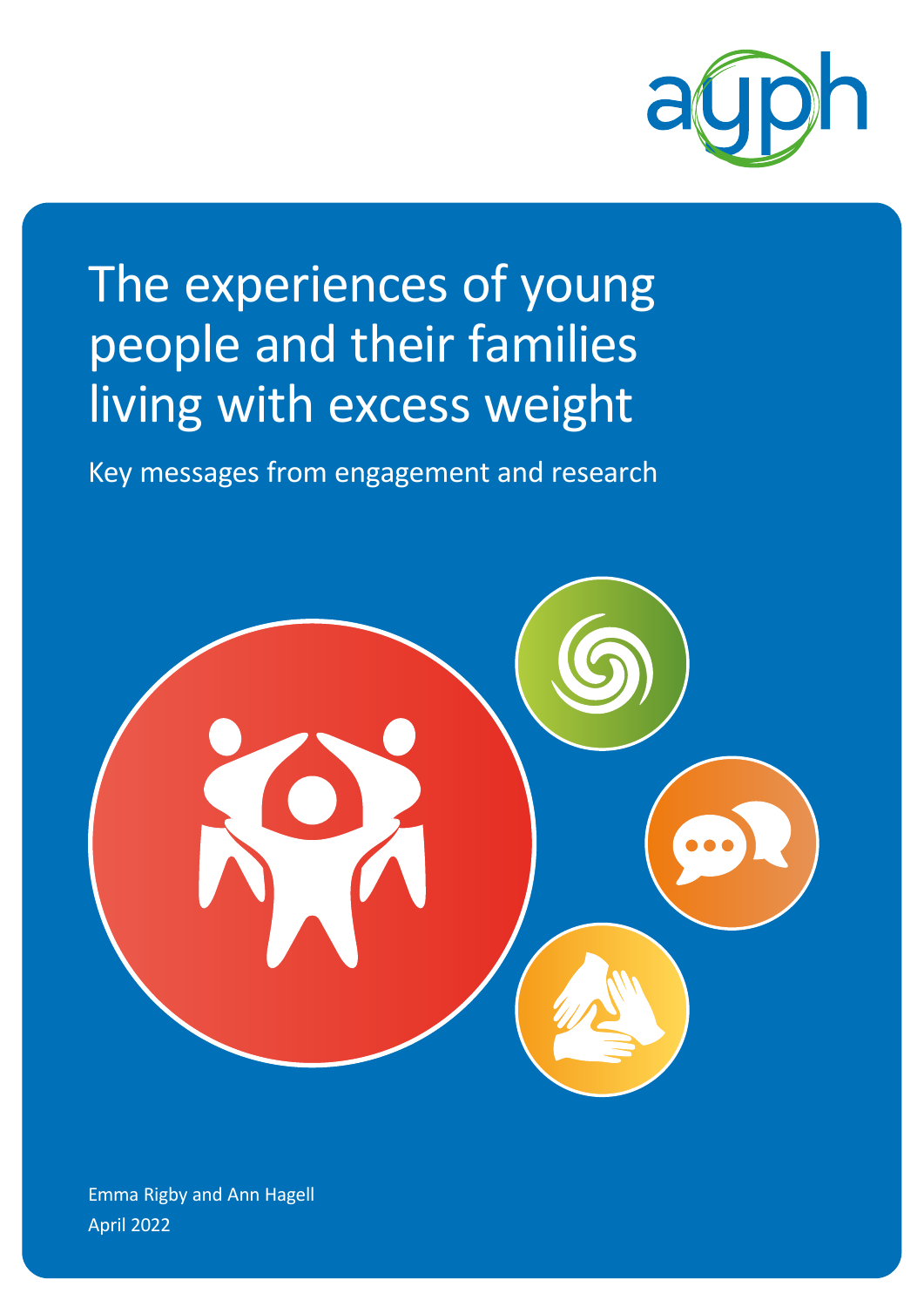### **About this project**

Awareness of the impact of excess weight on an individual's wellbeing is increasing. In order to reduce complications and improve outcomes the NHS is testing new ways of providing services to children and young people.

As set out in the NHS Long Term Plan<sup>1</sup> these services focus on treating the "complications" related to excess weight. Understanding the perspectives of service users and involving them in the design of new services is critical to their success.

To support this process the **[Association for Young People's Health](https://ayph.org.uk/) (AYPH)** led a scoping review of evidence and a programme of engagement work with young people and parents living with obesity and excess weight, to find out about their perspectives.

The work was linked to a process also being undertaken with clinicians and others to identify the outcomes that the new clinics should focus on. This briefing summarises the themes from the engagement work report and the scoping review. Both of these are available on the **[AYPH website](https://ayph.org.uk/)**.

### **How we carried out the work**

In order to explore the experiences of young people living with excess weight, and their views of services, we undertook two workstreams:

#### (1) Engagement workshops with families and young people.

Excess weight is a sensitive and difficult topic for young people to discuss. To ensure young people and families had wrap around support and appropriate safeguarding we worked with SHINE (Self Help Independence Nutrition and Exercise), a community based service in South Yorkshire for young people living with obesity and excess weight. The engagement with six young people and six parents took place over three structured workshops; two online via zoom and one in person.

#### (2) Scoping review of existing research on young people's perspectives on excess weight and related services.

Relevant papers were identified through a call for evidence, online searches, and consultations with colleagues working in the field. A broadly inclusive approach was taken, but the evidence base proved limited. After a process of screening, a total of 19 studies were included in the review, dating from 2009.

This work was funded by NHS England and NHS Improvement to support patient engagement in the Children and Young People's Transformation Programme to develop Complications from Excess Weight (CEW) clinics.

1 [The NHS Long Term Plan](https://www.longtermplan.nhs.uk/wp-content/uploads/2019/08/nhs-long-term-plan-version-1.2.pdf), 2019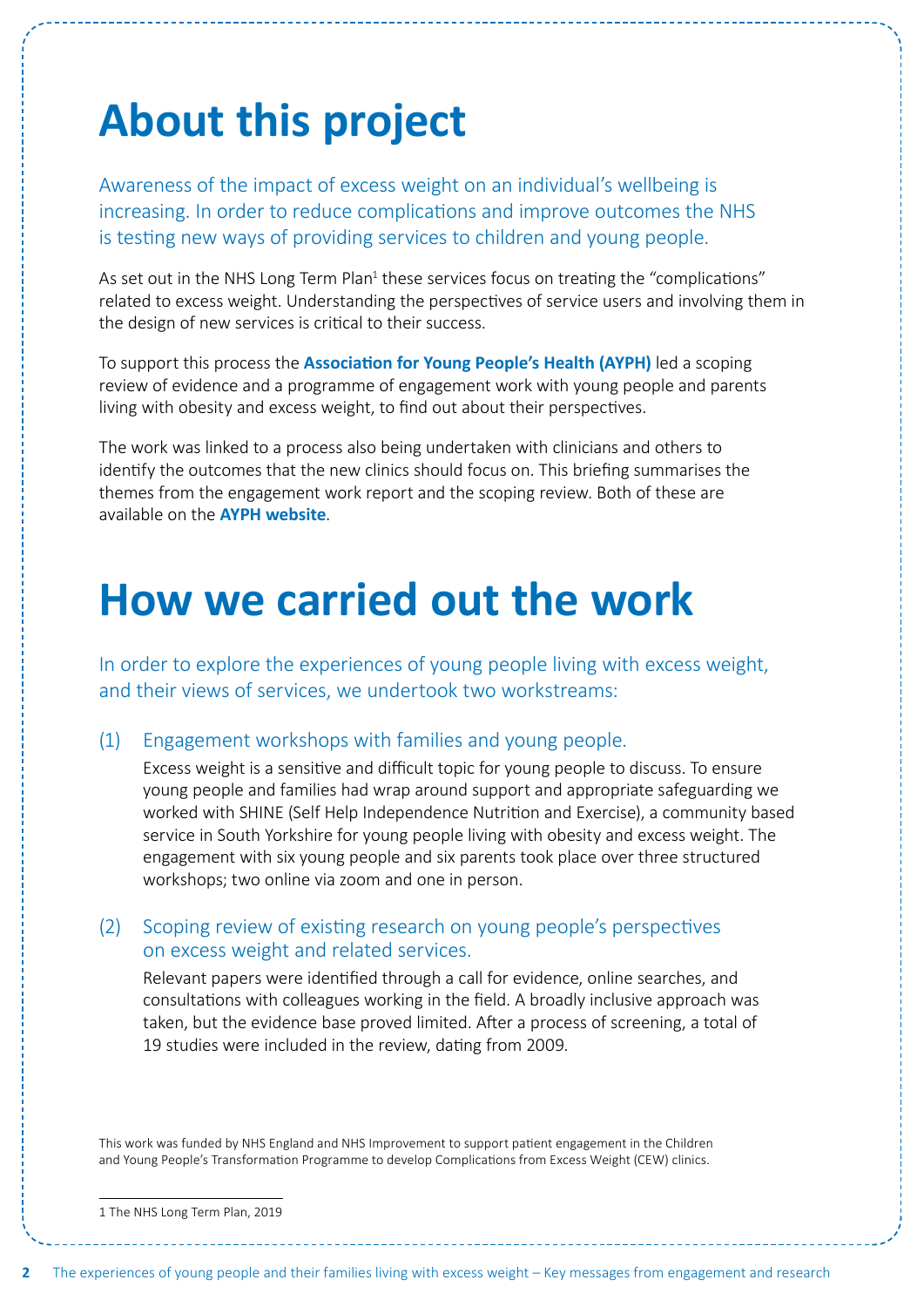### **Key themes**

Similar themes emerged from the engagement work and the scoping review. Children and young people are deeply affected by their experiences of obesity and the complications of excess weight, and these experiences affect how they engage with services.

#### Improving mental health and wellbeing:

Improving mental health and wellbeing was unanimously held by the young people we spoke to as being the most important focus for new clinics. Mental health was important for motivation, for making positive changes, and for doing sports and other activities. Young people said that getting mental health help quickly and for the long term was really important. Short term treatment was not great and they spoke about challenges when services or interventions ended. Parents also ranked mental health improvements as one of the most important outcomes from clinics. Existing research also emphasised that both parents and young people have suggested that psychological factors have to be a part of all programmes.

"I really don't know – my mental health is quite bad at the moment – I've got a lot of help, but it's just the help that you need to help with all the stuff you bottle up…"

Young Person

"…he wasn't very sympathetic in the way that its big news that you've got this particular condition.. he didn't seem to care… it's like you've got to deal with it….spoke to my mum more than me…which was a bit demeaning like I couldn't handle it on my own"

Young Person

#### Communication – services that are understanding, non-judgemental and patient centred:

Good communication with healthcare staff was also key. In the engagement sessions young people stressed that they wanted doctors who explained things clearly, "in a way I understand" with an empathic and non-stigmatising approach, in a 'safe place', and directed to them, not just to their parents. Parents also highlighted the importance of a good relationship with professionals and said a young person centred approach was particularly helpful in supporting attendance at clinics and adherence to advice. They spoke about feeling judged as parents and feeling that their children were being judged. The scoping review also highlighted the fundamental importance of how doctors talk to young people and parents.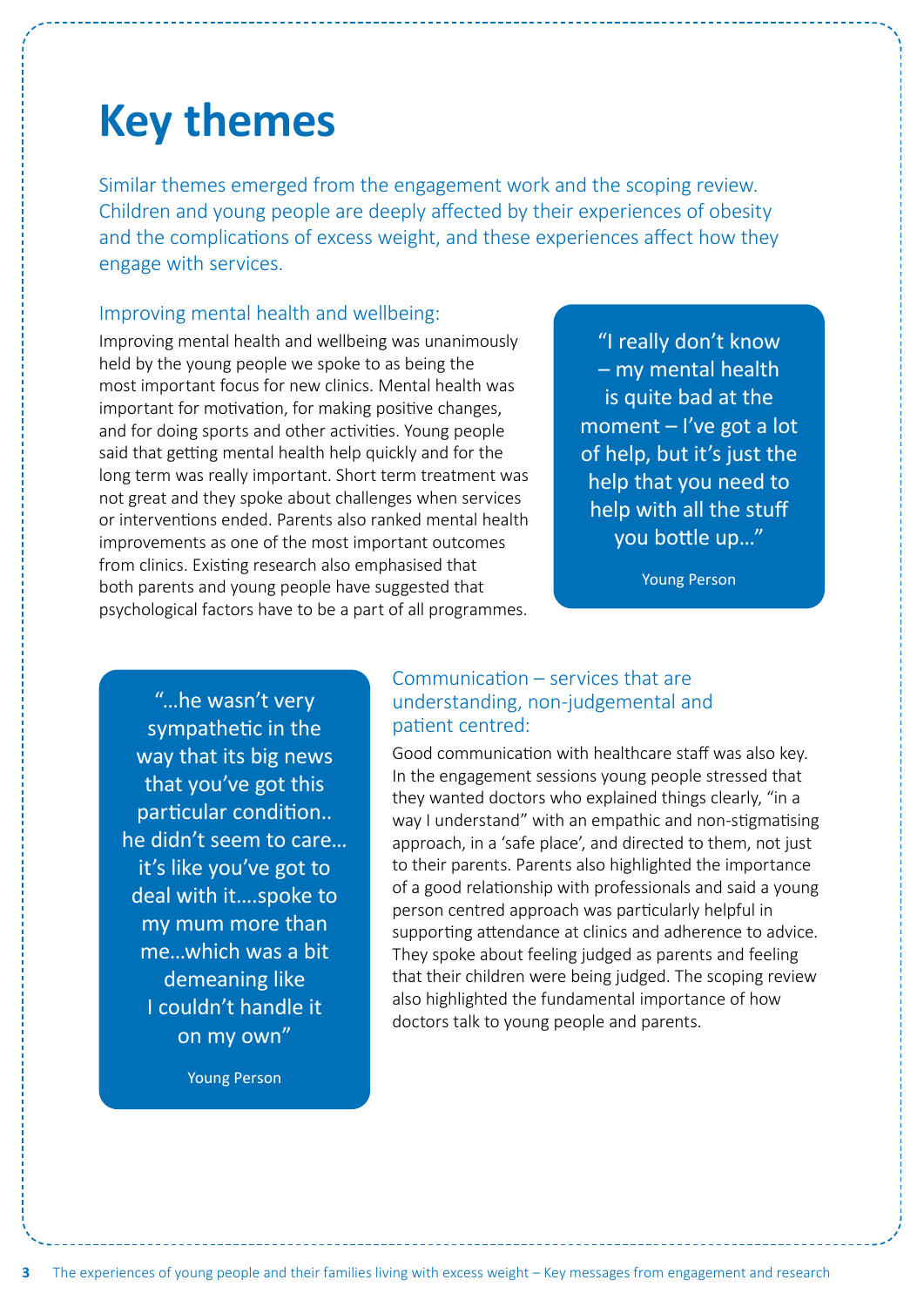#### Consistency, continuity and follow up:

The scoping review suggested that how comfortable young people feel once they reach a service is key to the success of the intervention. Parents taking part in the project said that young people and families want to feel individually known by services. Young people involved valued regular checkups between hospital appointments to help motivation and reduce isolation. Parents were wary of the impact of repeated weight measurements and welcomed centralised systems for recording data to

"One hospital appointment made my child feel set for self-destruction"

Parent

reduce the need for multiple stigmatising contacts with different professionals. Young people and parents felt strongly that some of this directly impacts treatment.

#### Peer support:

Young people involved in this work highly valued their experiences of peer support activities in a safe community setting. They talked about the importance of friends in the group and how peer support had increased their motivation to engage. Parents highlighted the significance of peer relationships for good and for bad. They spoke about the trauma of being overweight and the negative peer pressure and online bullying their children had experienced. Peer support for parents is also important and reduced the isolation they often felt.

"I felt that as a person I am rubbish."

Parent

#### Recognising and responding to experiences of stigma:

Both young people and their parents reported almost universal experiences of stigma and negative judgement, from both their peers and from health care professionals. This was clearly mirrored in the scoping review. Being seriously overweight results in a particular lack of selfesteem and feelings of trauma. Services should not contribute to feelings of criticism, blame and stigma.

#### Holistic provision with access to activities and exercise:

Young people talked about having a space to exercise that is safe and fun physical activities in groups. Learning to cook together with peers and socially interact over food was also important. Parents stressed the importance of being able to access all services including exercise facilities in one place as well as the fact that the cost of activities, after school clubs and healthy food is a barrier to access for some families.

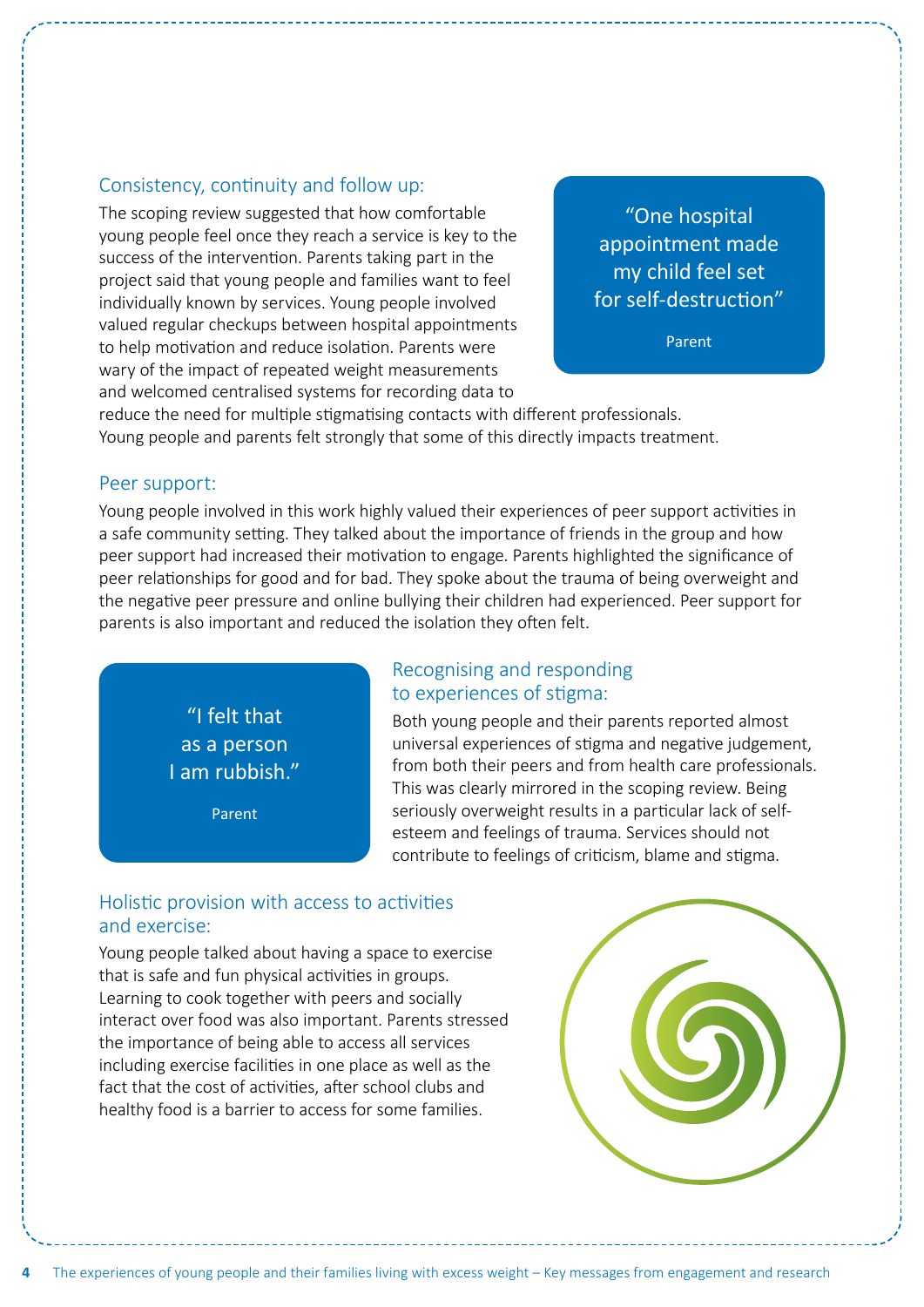## **Conclusions and recommendations**

The engagement work and scoping review illustrated that the things that matter to young people and their parents when engaging with excess weight services are:

- **•** The quality of their experience whether they feel 'seen' and 'heard'.
- **•** An appreciation of and response to the mental health elements of their experiences.
- **•** An acknowledgement and understanding of the negative experiences all young people and families will have experienced by the time they get to this stage, and a willingness not to perpetuate this. This includes the need to recognise and involve parents and carers alongside young people without blame, judgement or stigma.
- **•** An appreciation of and compensation for the awful social impacts they have all undoubtedly experienced, including difficulties socialising with other young people of their age. Services should consider providing supportive peer group activities to rebalance their experiences of bullying and stigma and promote positive social contacts.
- **•** The need for holistic approaches that recognise the whole child and the way in which their needs and issues are all linked and need addressing as a whole.

Finally, the young people and parents enjoyed having their views heard and wanted to be involved in improving

"I think its good that we got a say in all of this, we actually get our ideas into something"

Young Person

services. Engaging young people in service planning and delivery is likely to improve effectiveness. However, as we noted at the outset, this is a highly sensitive topic. In order to promote effective and safe engagement there is likely to be a need for expert support from staff with experience of youth participation who are trusted by young people and families.